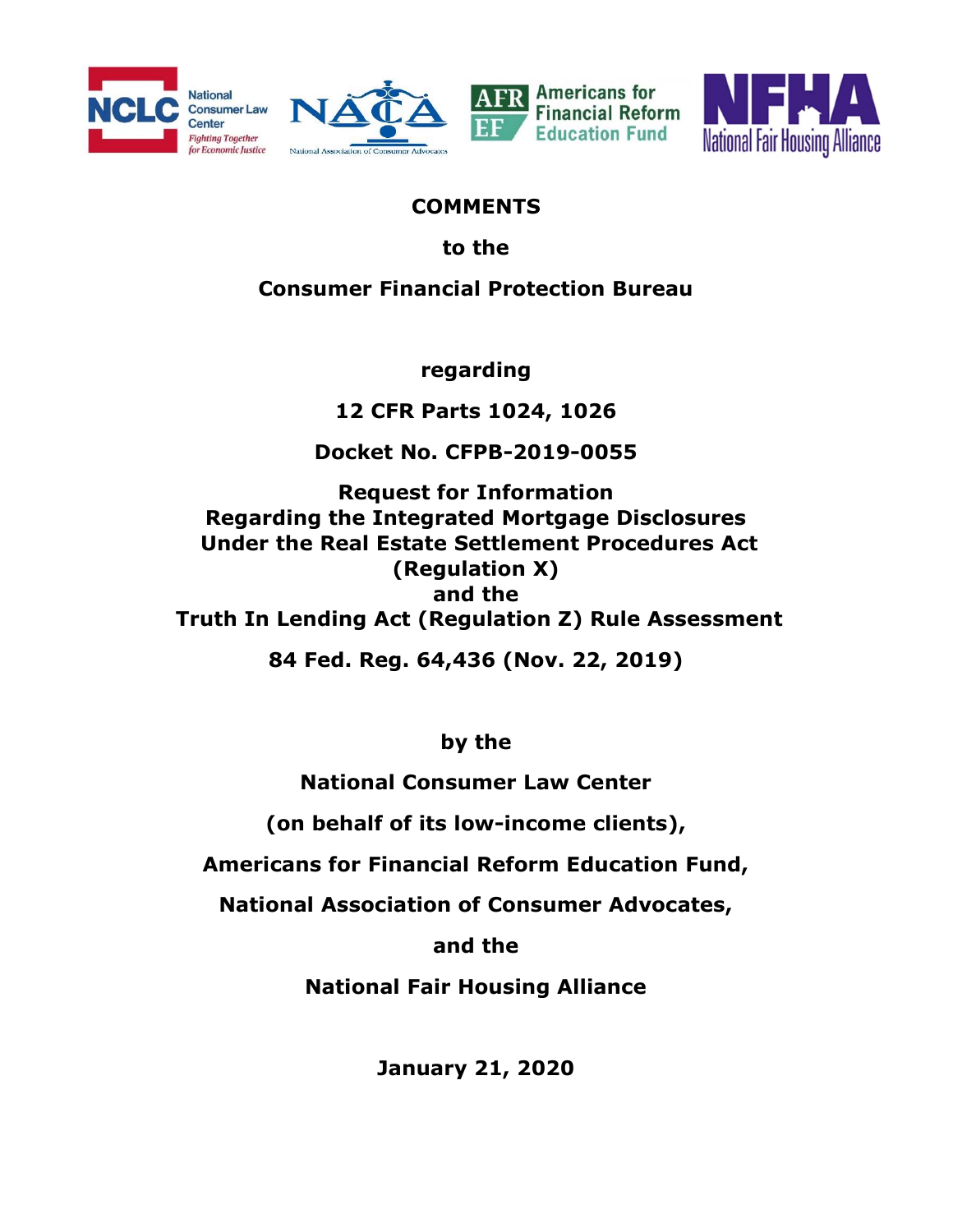### Table of Contents

|    | 1.                                                                                                                    |  |  |  |
|----|-----------------------------------------------------------------------------------------------------------------------|--|--|--|
|    |                                                                                                                       |  |  |  |
|    |                                                                                                                       |  |  |  |
| 2. | Recommendations for the Bureau's assessment  5                                                                        |  |  |  |
|    | 2.1 The assessment must evaluate all impacts on consumers-<br>even ones that cannot be assigned a monetary value.  5  |  |  |  |
|    | 2.2 The Bureau should interview consumers and housing<br>counselors in the same depth as industry representatives.  7 |  |  |  |
|    | 2.3 The Bureau should investigate the following questions:  8                                                         |  |  |  |
|    | How often do lenders make loans with a rate discount<br>2.3.1                                                         |  |  |  |
|    | 2.3.2 How often do lenders make loans with closing costs<br>paid through the interest rate ("no-cost" loans)? 10      |  |  |  |
|    | 2.3.3 How often do lenders make loans that are exempt                                                                 |  |  |  |
|    | 2.3.4 How often do lenders provide non-binding or "for<br>information only" disclosures before and after receiving an |  |  |  |
|    | .12                                                                                                                   |  |  |  |
|    | 2.3.4.2 Loan estimates issued for informational purposes<br>only                                                      |  |  |  |
|    | 2.3.5<br>Do the new forms encourage consumers to shop for<br>credit any better than the old forms did? 13             |  |  |  |
|    | Would moving the APR disclosure to the first page,<br>2.3.6<br>where the contract rate is currently located, improve  |  |  |  |

consumers' ability to shop or understand the cost of credit? 14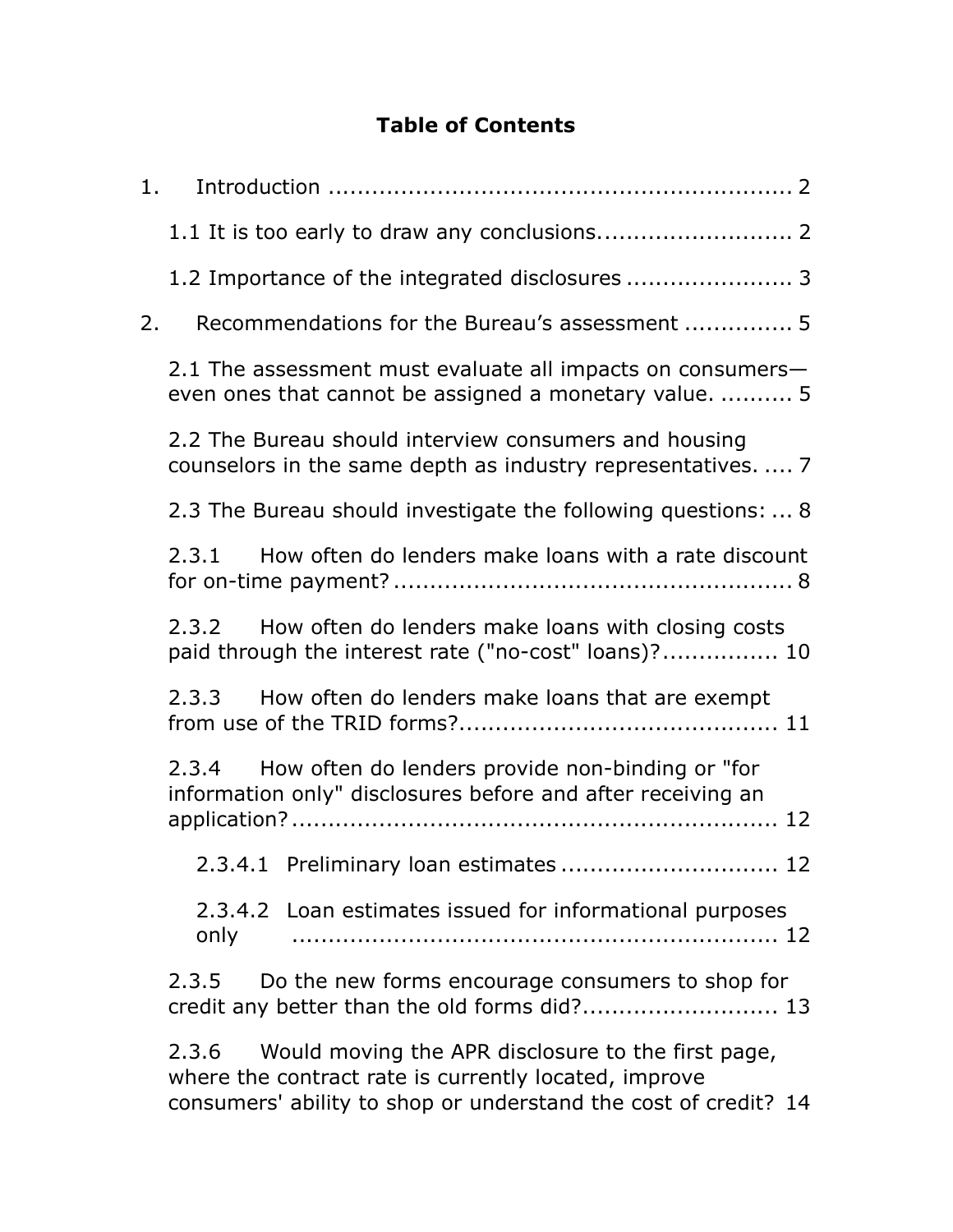|  | 2.3.7 Does the level of detail and manner of presenting<br>closing costs actually improve decision making? 14 |  |
|--|---------------------------------------------------------------------------------------------------------------|--|
|  | 3. The Bureau should make a number of changes to improve                                                      |  |
|  |                                                                                                               |  |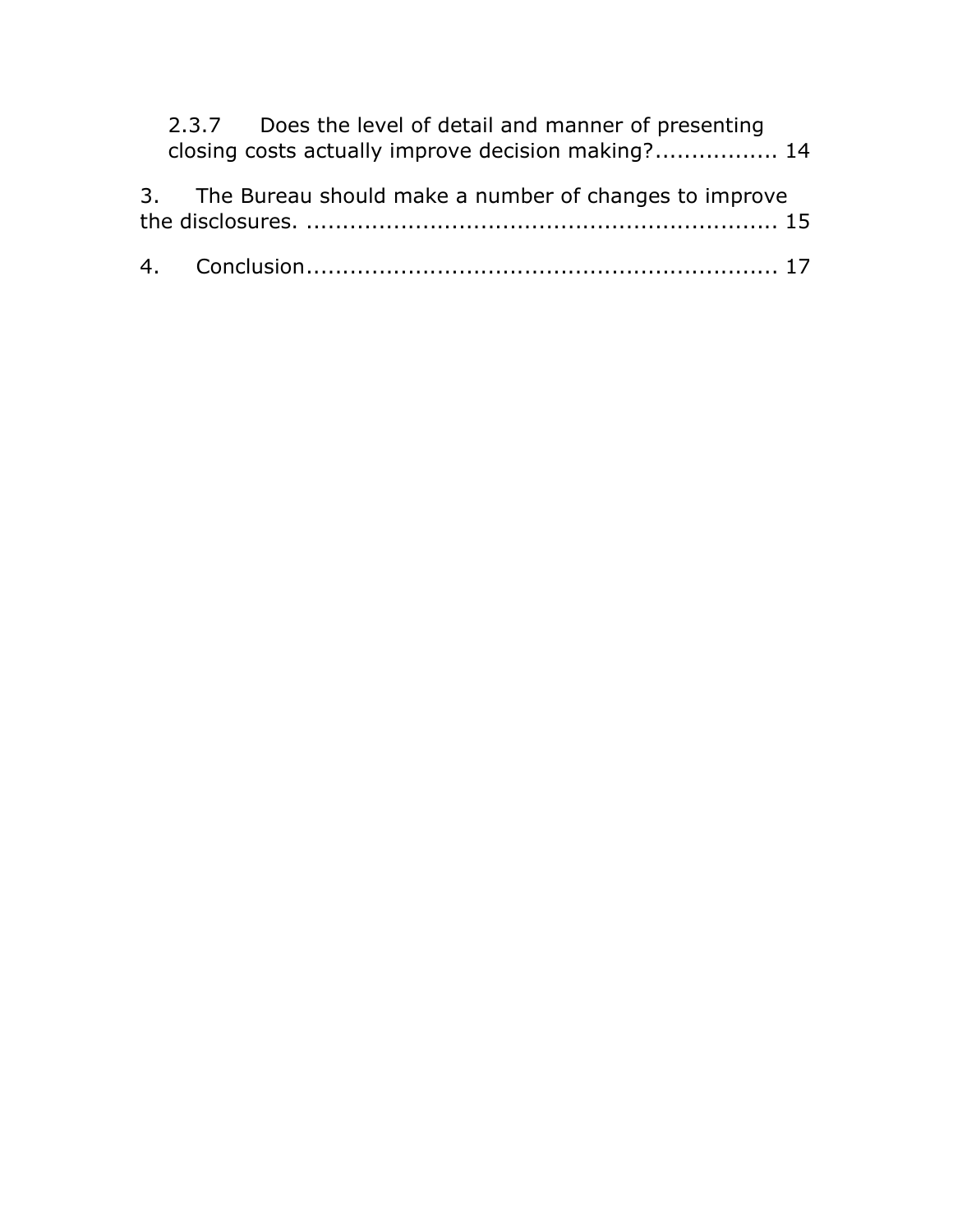#### Summary:

- The mortgage market has not yet fully recovered and thus it is premature to draw definitive conclusions about the new disclosures.
- The assessment must evaluate all impacts on consumerseven ones that cannot be assigned a monetary value
- The Bureau should interview consumers and housing counselors in the same depth as industry representatives
- The Bureau should investigate the following questions:
	- $\triangleright$  How often do lenders make loans with a rate discount for on-time payment?
	- $\triangleright$  How often do lenders make loans with closing costs paid through the interest rate ("no-cost" loans)?
	- $\triangleright$  How often do lenders make loans that are exempt from use of the TRID forms?
	- $\triangleright$  How often do lenders provide non-binding or "for information only" disclosures before and after receiving an application?
	- $\triangleright$  Do the new forms encourage consumers to shop for credit any better than the old forms did?
	- $\triangleright$  Would moving the APR disclosure to the first page, where the contract rate is currently located, improve consumers' ability to shop or understand the cost of credit?
	- $\triangleright$  Does the level of detail and manner of presenting closing costs actually improve decision making?
- The Bureau should make a number of changes to improve the disclosures, as detailed in Section 3.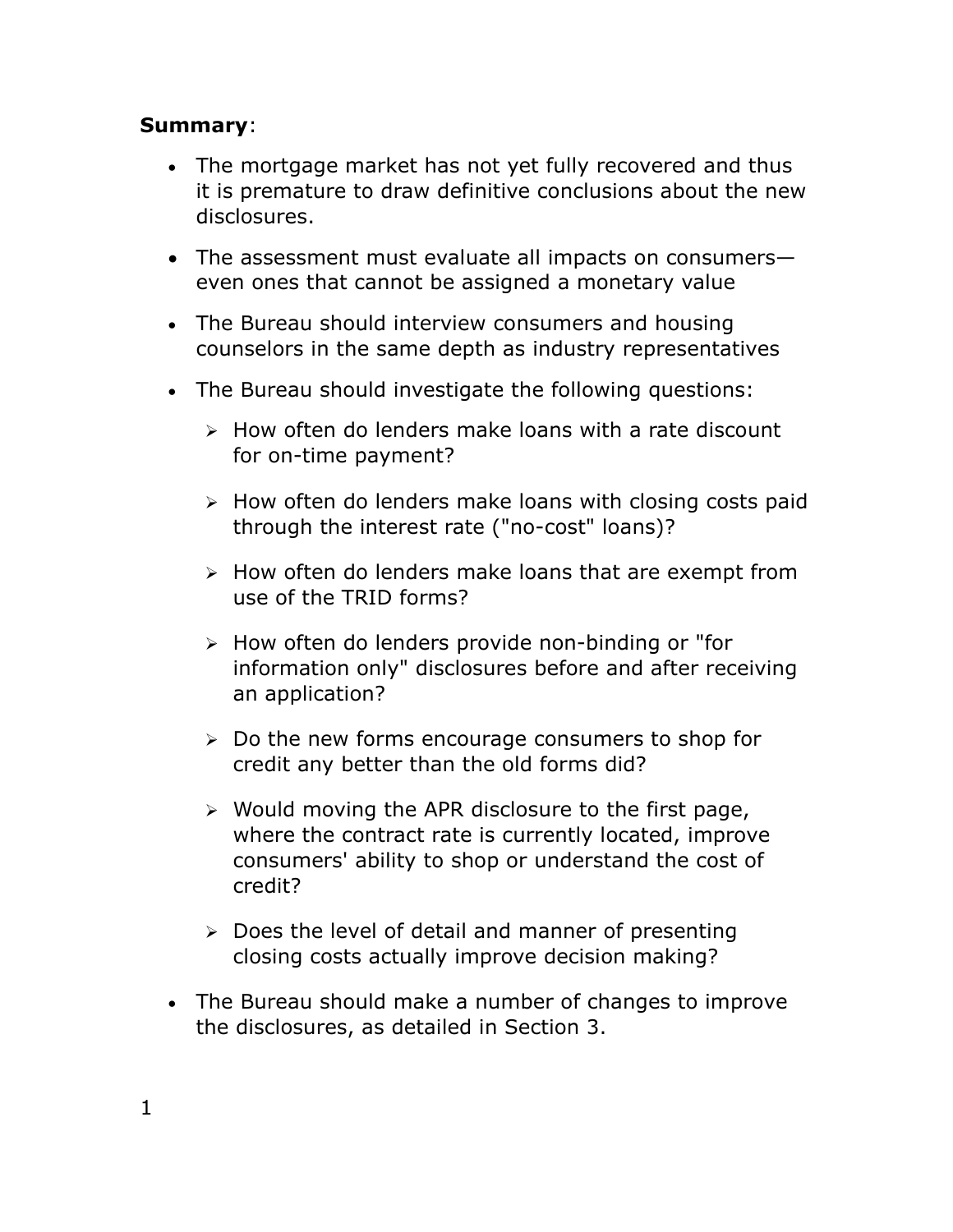## 1. Introduction

We thank the Consumer Financial Protection Bureau (the Bureau or CFPB) for the opportunity to comment on its proposed assessment of the TILA-RESPA Integrated Disclosure Rule (TRID), which requires disclosure of the terms of consumer mortgage transactions. The National Consumer Law Center (NCLC) submits the following comments, on behalf of its lowincome clients, along with the Americans for Financial Reform Education Fund, the National Association of Consumer Advocates, and the National Fair Housing Alliance. $<sup>1</sup>$ </sup>

As the Bureau explains in its request for comment, 12 U.S.C. § 5512(d) requires the Bureau to "conduct an assessment of each significant rule or order adopted by the Bureau under Federal consumer financial law" by the rule's fifth anniversary. The TILA-RESPA Integrated Disclosure Rule (TRID) is soon due for its fiveyear assessment.

In assessing the TRID rule, the Bureau is required to address "the effectiveness of the rule or order in meeting the purposes and objectives of this title and the specific goals stated by the Bureau." The assessment must be based on "evidence and any data that the Bureau reasonably may collect." Before publishing the assessment, the Bureau is required to "invite public comment on recommendations for modifying, expanding, or eliminating" the rule.

In this case, the Bureau is first seeking comment on how to conduct the assessment. We compliment the Bureau on its willingness to do so. By hearing from the public on how to conduct the assessment, the Bureau will be better equipped with the data and other knowledge needed to ask appropriate questions and produce a useful report.

# 1.1 It is too early to draw any conclusions.

While we acknowledge that the Bureau is required to conduct the pending assessment, we believe the assessment is premature.

 $\overline{a}$ <sup>1</sup> See the Appendix for descriptions of each organization.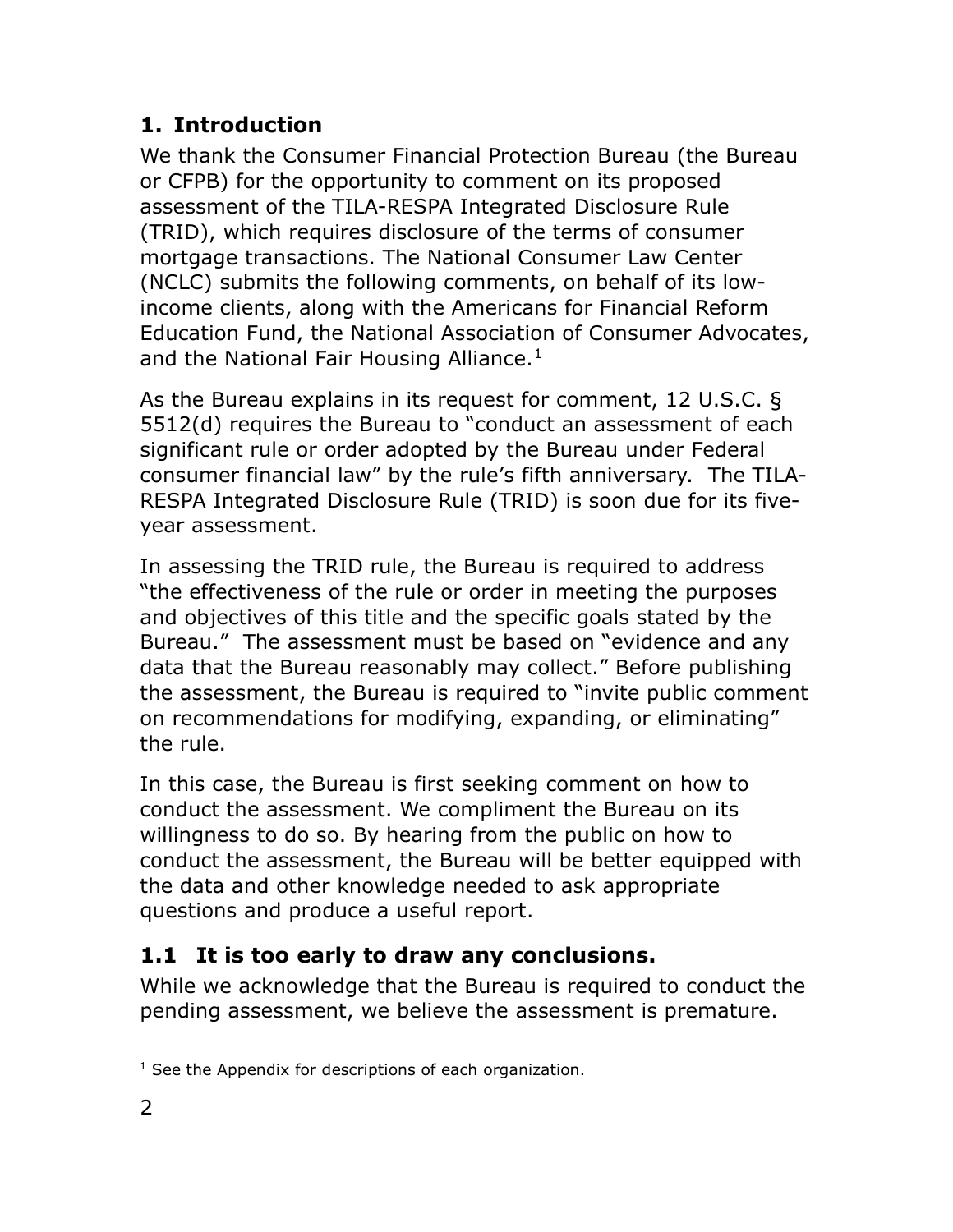The mortgage market has not fully recovered since the last foreclosure crisis.<sup>2</sup> And, the economy has been strong since the disclosures were introduced. $3$  As a result, the disclosures have not been truly tested by the risky types of loans that led to the last crisis nor have most borrowers been subjected to the types of financial distress that could trigger widespread defaults.

Until the mortgage market returns to normal and the economy has experienced some downturns, we will not know whether the disclosures have adequately armed consumers with the knowledge they need to get affordable, sustainable loans. As a result, the Bureau should consider the pending assessment to be only a preliminary evaluation. It should not be considered proof of the need for any significant changes.

## 1.2 Importance of the integrated disclosures

The integrated disclosures provide important clarity to people shopping for a mortgage. Before they were introduced, consumers received completely separate disclosures under Regulation Z and Regulation X. There was no coordination between the two, which could leave consumers confused or with incomplete information. The old TILA disclosures also failed to adequately disclose important loan features, such as how the

 $\overline{a}$ <sup>2</sup> For example, the Urban Institute's Housing Finance monthly chartbook for December 2019 states that "[n]on-agency securitizations continue to be tiny compared to pre-crisis levels;" the Housing Credit Availability Index remains substantially lower than pre-crisis levels; and for purchase loans "[a]ccess to credit remains tight, especially for lower FICO borrowers." Urban Inst. Housing Finance at a Glance at 12-15 (Dec. 2019), available at

https://www.urban.org/research/publication/housing-finance-glance-monthlychartbook-december-2019/view/full\_report.

<sup>&</sup>lt;sup>3</sup> Lucia Mutikani, Reuters Strong U.S. job growth showcases economy's resilience (Dec. 6, 2019), available at https://www.reuters.com/article/us-usaeconomy/strong-u-s-job-growth-showcases-economys-resilience-idUSKBN1YA1IL (noting unemployment is at lowest level in "nearly half a century," "wage gains remained near their strongest in a decade," and "The numbers suggest consumers will keep the longest economic expansion in history, now in its 11th year, chugging along into next year").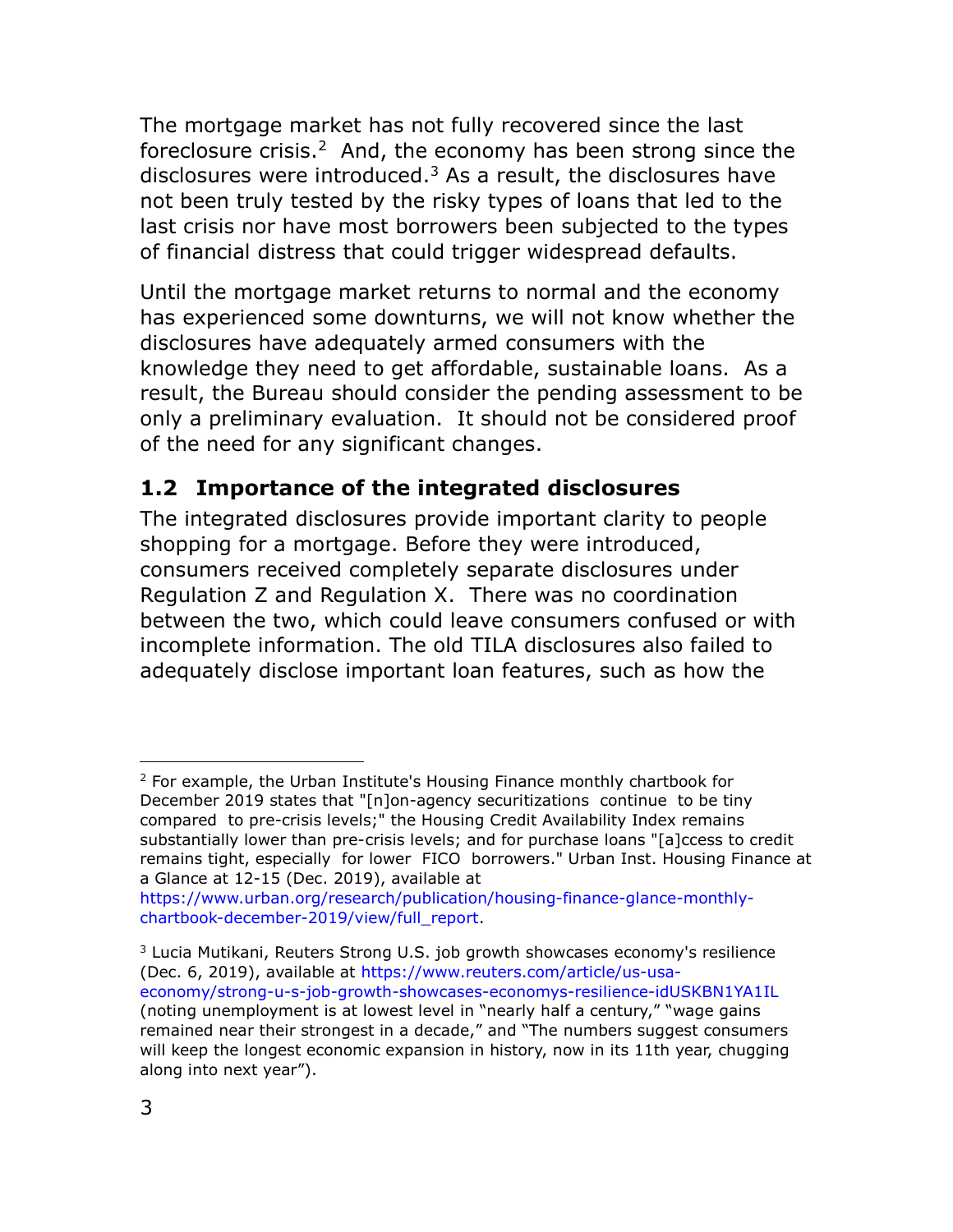payment on an ARM could change, the risk of negative amortization, and others.<sup>4</sup>

Unlike the original disclosures, the integrated disclosures were tested through consumer focus groups<sup>5</sup> and are based on studies of consumer decisionmaking<sup>6</sup> that were not available when the prior disclosures were created. As a result, both the appearance and the content of the disclosures have vastly improved.

Even more important are the timing and accuracy requirements that apply to the integrated disclosure forms. The new loan estimate form must be delivered or mailed no later than three days after the consumer's application. The term "application" is defined in a way that should cause the disclosure duty to arise earlier than it may have in the past.<sup>7</sup> Unlike the old good faith estimate, the loan estimate is binding and re-disclosure is allowed only in limited circumstances.<sup>8</sup> These requirements should give consumers a reasonable opportunity to comparison shop with multiple lenders and to understand whether any loans they are offered will be affordable.

The new closing disclosure must be provided no later than three business days before consummation.<sup>9</sup> This is a significant improvement over the old rule, which allowed the equivalent disclosure to be made at consummation—sometimes with drastic changes to the loan terms. But, as described below in our

<sup>4</sup> See generally 84 Fed. Reg. 64436, 64,437-38 (Nov. 22, 2019).

<sup>&</sup>lt;sup>5</sup> Kleimann Communications Grp., Inc., Know Before You Owe: Evolution of the Integrated TILA-RESPA Disclosures at 7 (July 9, 2012).

 $6$  See, e.g., Jeanne M. Hogarth and Ellen A. Merry, Fed. Res. Bulletin, Designing Disclosures to Inform Consumer Financial Decisionmaking: Lessons Learned from Consumer Testing (Aug. 2011).

<sup>&</sup>lt;sup>7</sup> See generally 84 Fed. Reg. 64436, 64,437-38 (Nov. 22, 2019).

<sup>&</sup>lt;sup>8</sup> National Consumer Law Center, Truth in Lending 4.4.7.3 (10th ed. 2019).

<sup>9</sup> National Consumer Law Center, Truth in Lending 4.4.7.4 (10th ed. 2019).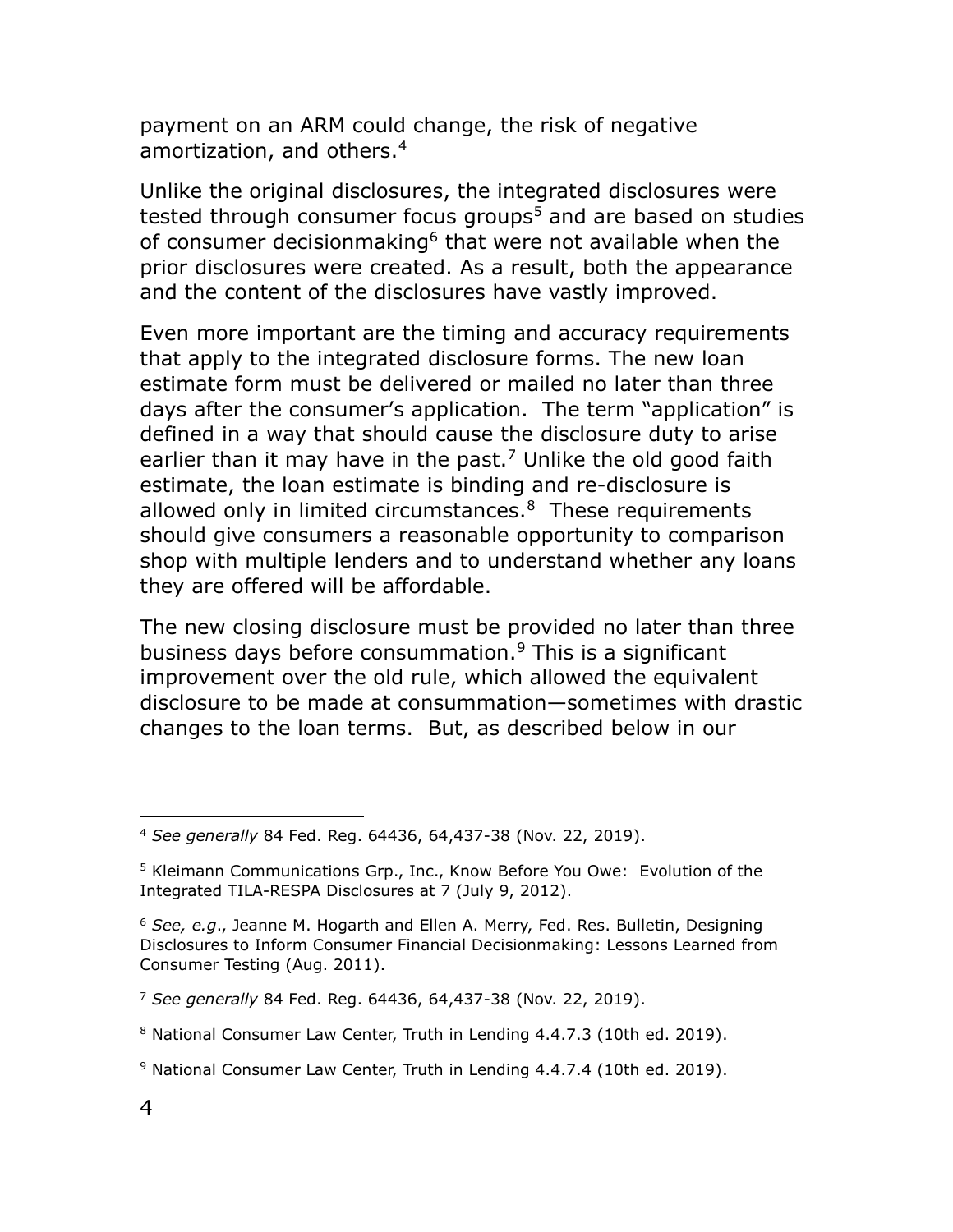comments, there is still room to improve the TRID forms and rules.

## 2. Recommendations for the Bureau's assessment

#### 2.1 The assessment must evaluate all impacts on consumers—even ones that cannot be assigned a monetary value.

The Bureau states that its assessment plan "is informed by a cost-benefit perspective."<sup>10</sup> We urge the Bureau to remember that a balanced assessment will consider all impacts on consumers, regardless of whether they can be assigned a monetary value. As an independent agency, the CFPB is not subject to Executive Order 12866 (regarding the conduct of a  $cost$ -benefit analysis)<sup>11</sup> but instead is governed by the agency specific requirements of section 1022 of the Dodd-Frank Act.<sup>12</sup>

As explained in the Bureau's notice, one of TRID's major goals is "to aid the borrower or lessee in understanding the transaction . .  $1.$  ."<sup>13</sup> This goal is in addition to the CFPB's broader goals, which include exercising its authority to ensure that—

 Consumers receive "timely and understandable information to make responsible decisions about financial transactions;" and that

13 84 Fed. Reg. 64,436, 64,439 (Nov. 22, 2019).

 $\overline{a}$ <sup>10</sup> 84 Fed. Reg. 64,436, 64,439 (Nov. 22, 2019).

 $11$  The FRB, the FCC, the FDIC, the FTC, and the OCC, along with the CFPB, are all excluded from OIRA review under Executive Order 12866 and the definition of independent regulatory agency contained in 44 U.S.C. § 3502(5).

<sup>&</sup>lt;sup>12</sup> See 12 U.S.C. 5512(b)(2)(A) ("In prescribing a rule under the Federal consumer financial laws—(A) the Bureau shall consider—(i) the potential benefits and costs to consumers and covered persons, including the potential reduction of access by consumers to consumer financial products or services resulting from such rule;").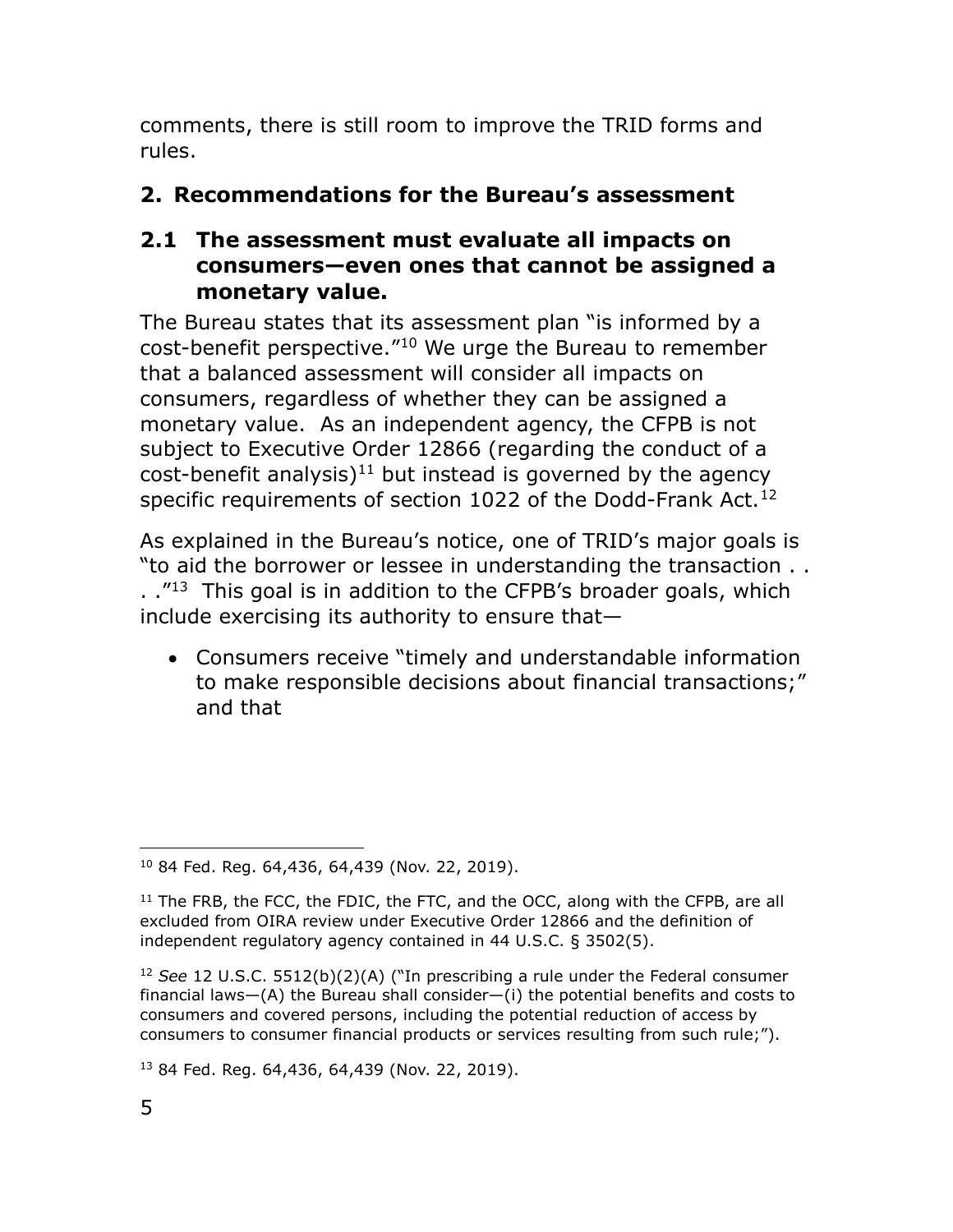"Consumers are protected from unfair, deceptive, or abusive acts and practices and from discrimination."<sup>14</sup>

Therefore, the Bureau's assessment must consider more than the dollar value of the burden on industry and must not dismiss costs or benefits for consumers merely because it is difficult to assign a dollar value.

Some specific benefits to consumers that may be hard to quantify include:

- helping people comparison shop;
- reducing the cost of credit and related services and products through enhanced competition;
- promoting transparency by preventing or exposing kickbacks and other reverse incentives;
- facilitating a better understanding of the cost of credit so consumers can avoid unaffordable products and thereby make more responsible decisions;
- shedding daylight on risky or less desirable loan features that creditors may otherwise hide in the fine print of the loan contract;
- helping people better understand and fulfill their mortgage obligations; and
- giving consumers greater confidence in their decisions, making them more engaged market participants and thereby serving TILA's market-stabilization purpose.

We anticipate that mortgage industry participants will renew their concerns about legal liability for TRID violations.<sup>15</sup> So we encourage the Bureau to ask specific questions about the actual

 $^{14}$  Id.

<sup>15</sup> See, e.g., 84 Fed. Reg. 64436, 64438, 64440 (Nov. 22, 2019).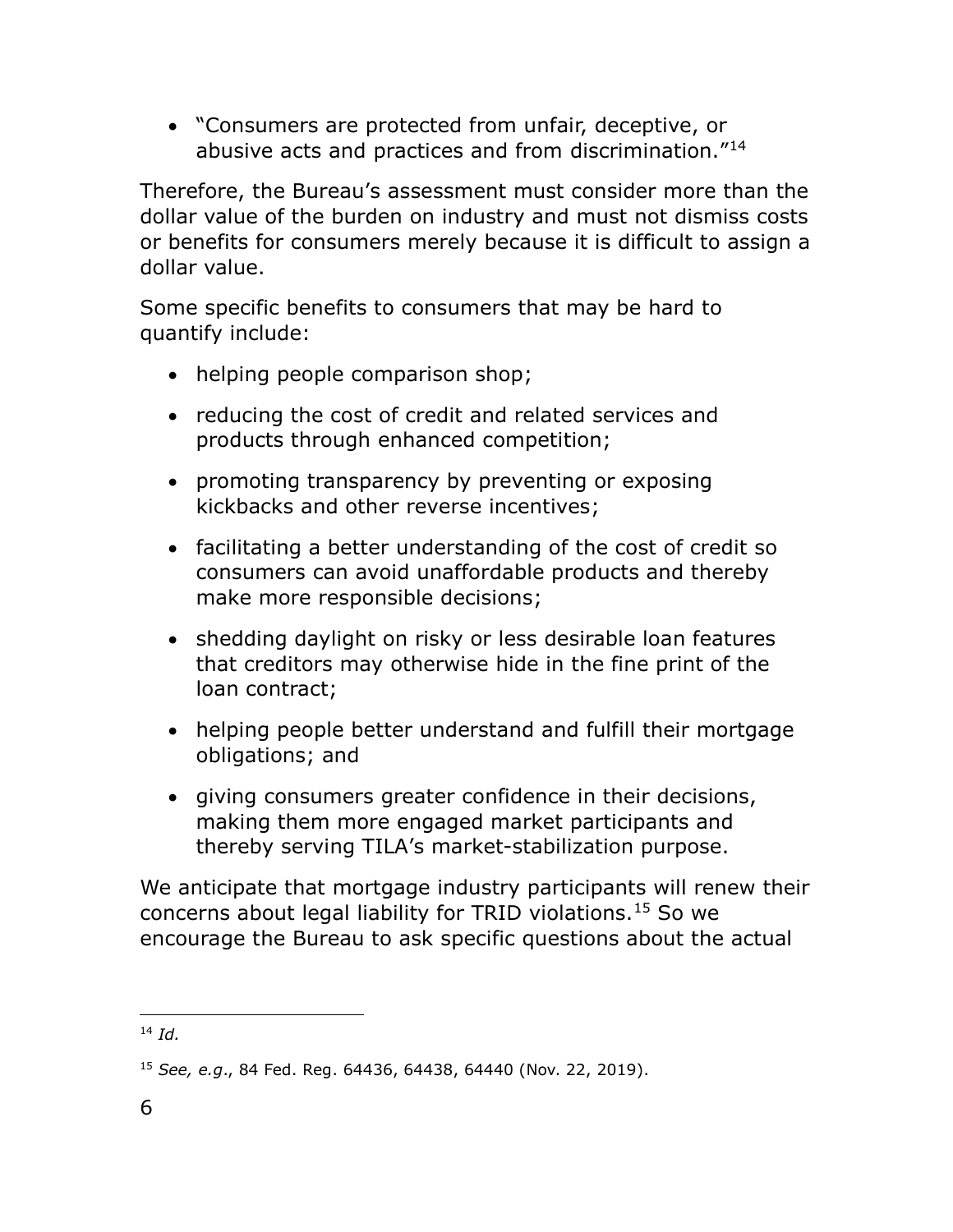number of lawsuits they have faced *involving the TRID rules*, <sup>16</sup> as well as the outcome of those lawsuits.

The Bureau should also consider that other costs or burdens cited by the lending industry likely create more significant, counterbalancing benefits to consumers and the overall economy. For example, the Bureau cites the concern of two trade groups "that creditors will need to either retain in portfolio or sell on the 'scratch and dent' secondary market at a steep discount loans containing TRID errors." While those commenters may be correct that this is a cost to lenders, it is also a benefit to the market overall because there must be consequences for misconduct. It encourages creditors to put in the resources necessary to ensure compliance with TRID's consumer protections. This is a form of self-regulation which reduces the need for regulatory enforcement.

In another example, a trade group commented that "many creditors have been hesitant to offer more complex mortgage products . . . ." But this too can also be considered a benefit to consumers and economic stability. Complex products were at the heart of the last crisis. So reduced complexity is a benefit. If creditors want to offer complex niche products for sophisticated borrowers, they can still do so but market forces will require them to hold those loans—and any associated risk—in portfolio.

Overall, these examples illustrate that some costs are justified and create benefits that, while difficult to quantify, are real and of sufficient magnitude to justify the burden on industry.

#### 2.2 The Bureau should interview consumers and housing counselors in the same depth as industry representatives.

According to the Federal Register notice, the Bureau plans to assess how the TRID rule has affected consumers, industry firms,

 $\overline{a}$  $16$  Because the disclosure rules have changed so much, and because this is an assessment of the TRID rule, lawsuits that predate the TRID's effective date should not be considered relevant to this assessment.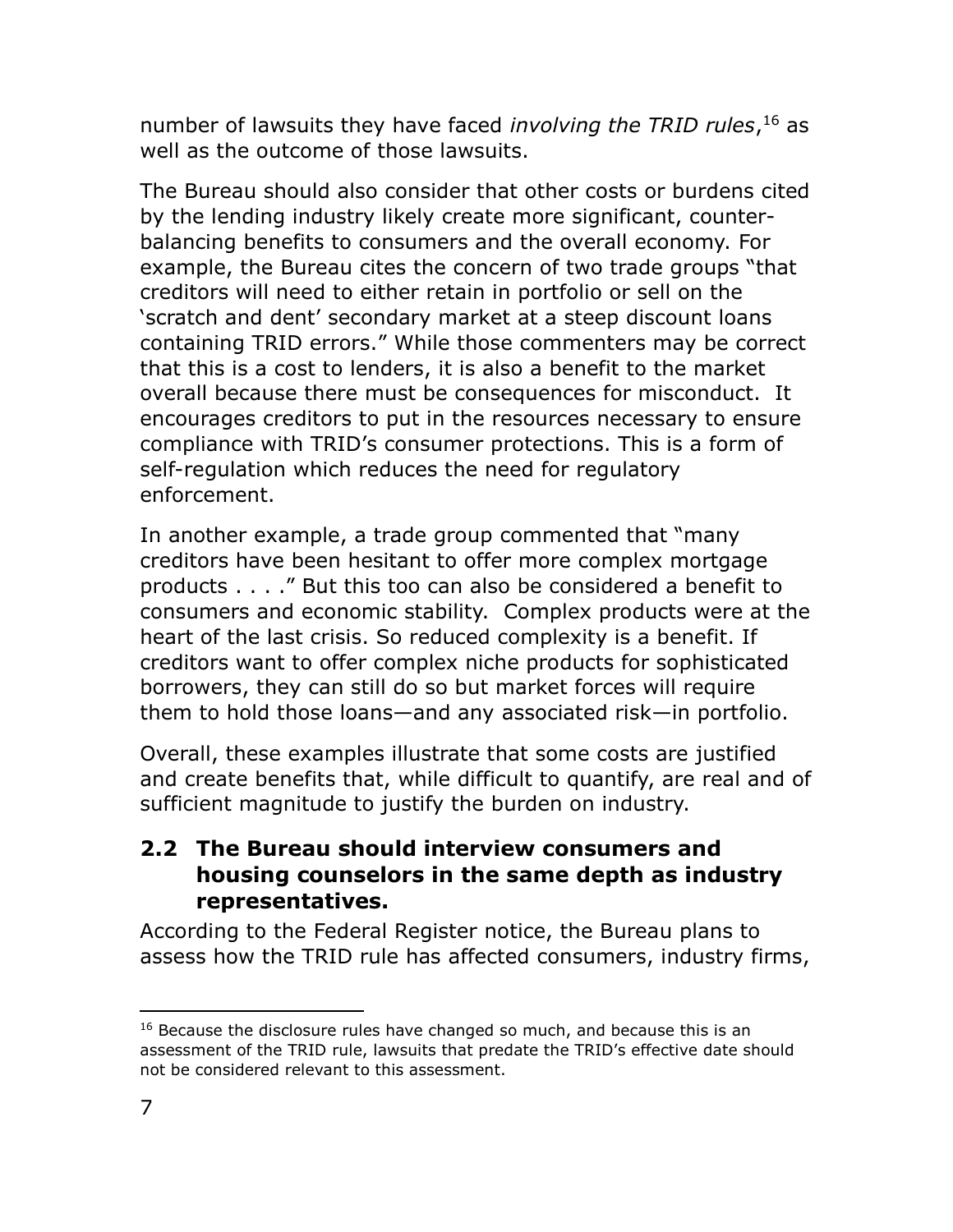and the mortgage market.<sup>17</sup> But the Bureau's proposal appears to give firms and market participants a greater opportunity to communicate with Bureau staff. To determine the effect on consumers, the notice says the Bureau will use "internal Bureau data," the results of the consumer testing used to develop the TRID forms, and data from the National Survey of Mortgage Originations.<sup>18</sup> In contrast, to determine the effect on firms, the notice says the Bureau will interview creditors, settlement agents, quality control providers, and possibly other industry participants.<sup>19</sup>

The Bureau should also interview borrowers and housing counselors. Survey data and pre-TRID research will not be enough to properly assess how TRID has affected consumers. While we agree that interviewing industry participants will provide valuable information, that information will only be half the story. Consumers and housing counselors will have vital information about how the disclosures are received and used. The qualitative impact of the enhanced disclosures on consumers' decisionmaking, including any increased confidence or greater facility in managing mortgage credit, can only be assessed via inperson interviews. Interviewing only industry-side participants will produce an unbalanced assessment of the TRID rule, overly focused on the costs to industry without a proper recognition of the full range of benefits, both quantitative and qualitative to consumers.

#### 2.3 The Bureau should investigate the following questions:

#### 2.3.1 How often do lenders make loans with a rate discount for on-time payment?

Penalty rates are not uncommon in open-end credit contracts, particularly credit cards. But they are rare in closed-end

<sup>17</sup> 84 Fed. Reg. 64,436, 64,439-40 (Nov. 22, 2019).

 $18$  *Id.* at 64,439.

<sup>&</sup>lt;sup>19</sup> *Id.* at 64,440.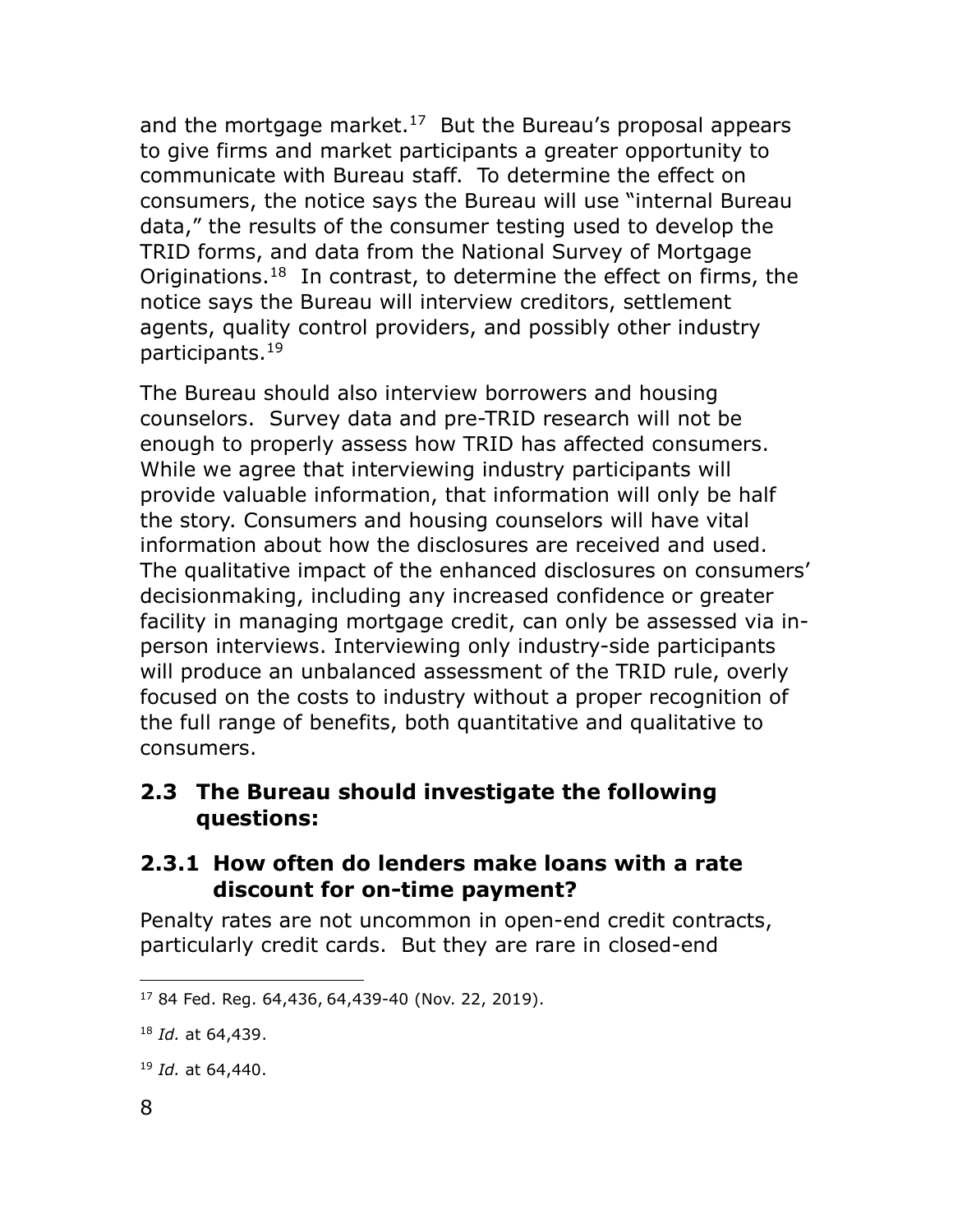mortgages. Perhaps for this reason, the TRID disclosures do not adequately disclose a deceptive way that creditors can include a penalty rate in mortgage contracts—a rate discount for timely payments. As part of its TRID assessment, the Bureau should ask creditors how often they make loans that provide this type of discount and for any data they have on the consumer experience with this type of loan.<sup>20</sup> The Bureau should also ask consumers and housing counselors about their experience with this type of loan.

Here is how creditors conceal a penalty rate in closed-end mortgage contracts: All mortgage loan contracts state an initial interest rate and require borrowers to make payments on time. But some further state that the creditor will reduce the interest rate if the borrower makes a certain number of payments on time. The trick is that the contract already requires the borrower to make payments on time, and TILA requires creditors to assume compliance with the contract when calculating the APR and other disclosures.

As a result, the TRID disclosures will show at least two payment streams: one based on the nominal contract rate (which will be in effect at consummation), and a second based on the discount rate. The APR and other disclosures will be calculated based on the assumption that the borrower will earn the reduced payment. But the disclosure will not explain that the reduced payment is contingent on timely payments and that paying late will make the monthly payment go up.

Disclosing this hidden penalty is important because most borrowers will make at least one late payment during the life of their loan. So the Bureau should determine how often creditors engage in this practice.

 $20$  For example, the rate of default, how often consumers get or lose the benefit of the discount, and any complaints or questions received.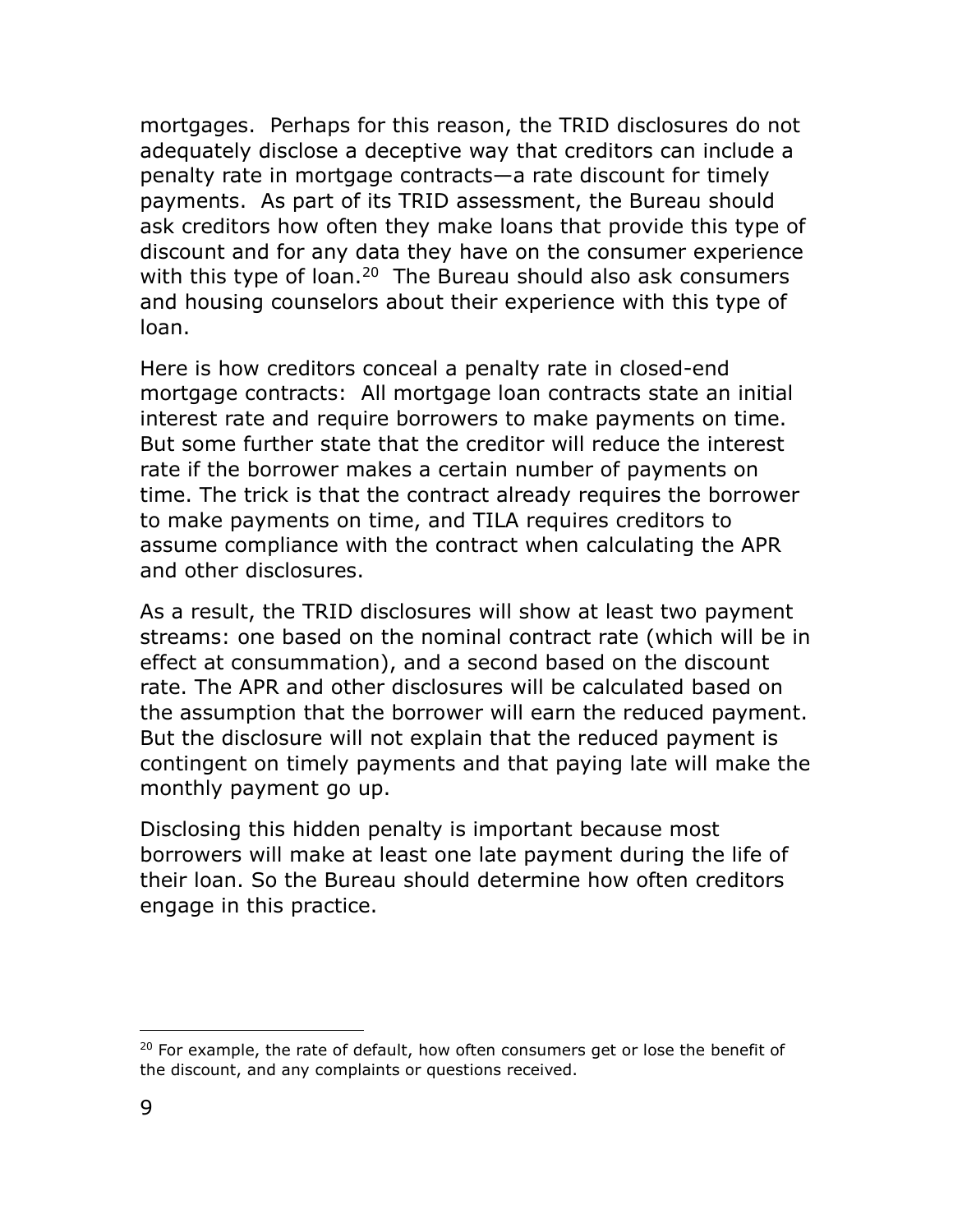#### 2.3.2 How often do lenders make loans with closing costs paid through the interest rate ("no-cost" loans)?

The TRID rules substantially improve the disclosure of any closing costs associated with a loan. Most borrowers pay closing costs directly—in cash at the closing or by financing them as part of the amount borrowed. But some borrowers pay their closing costs through an increased interest rate. These loans are sometimes (inaccurately) dubbed "no-cost loans."

No-cost loans can have benefits for borrowers despite the higher interest rate. They may be preferable for borrowers with limited cash who do not want to finance the closing costs. And no-cost loans can save borrowers money by making loan shopping considerably easier.<sup>21</sup> Rather than comparing the interest rate plus a multiplicity of closing costs, the borrower need only compare the interest rate across loans (assuming they are all nocost loans with fixed interest rates and the same maturities).

Also, because the lender in a no-cost loan bears the risk of markups and other deceptive settlement charges, paying all costs through the rate can reduce the risk of settlement service providers gouging the borrower. One analysis of FHA loans found that borrowers with no-cost loans saved \$1,200 in origination fees compared to borrowers who paid closing costs in cash.<sup>22</sup> And overcharges based on race and income were far less likely to occur with no-cost loans.<sup>23</sup>

The disclosure rule for no-cost loans is somewhat counterintuitive. Creditors must disclose all the closing costs as if the

 $23$  *Id.* at 70.

 $\overline{a}$  $21$  See Susan E. Woodward & Robert E. Hall, Diagnosing Consumer Confusion and Sub-Optimal Shopping Effort: Theory and Mortgage-Market Evidence, 107 Am. Econ. Rev. 3249, 3275 (2012) (finding a "single-dimension shopping strategy based on the no-cost loan" to offer a "striking advantage" for borrowers).

 $22$  Susan E. Woodward, Urban Inst., A Study of Closing Costs for FHA Mortgages xi, 70 (May 2008) (finding "the terms on no-cost loans are substantially better than the terms on other loans"), available at www.urban.org.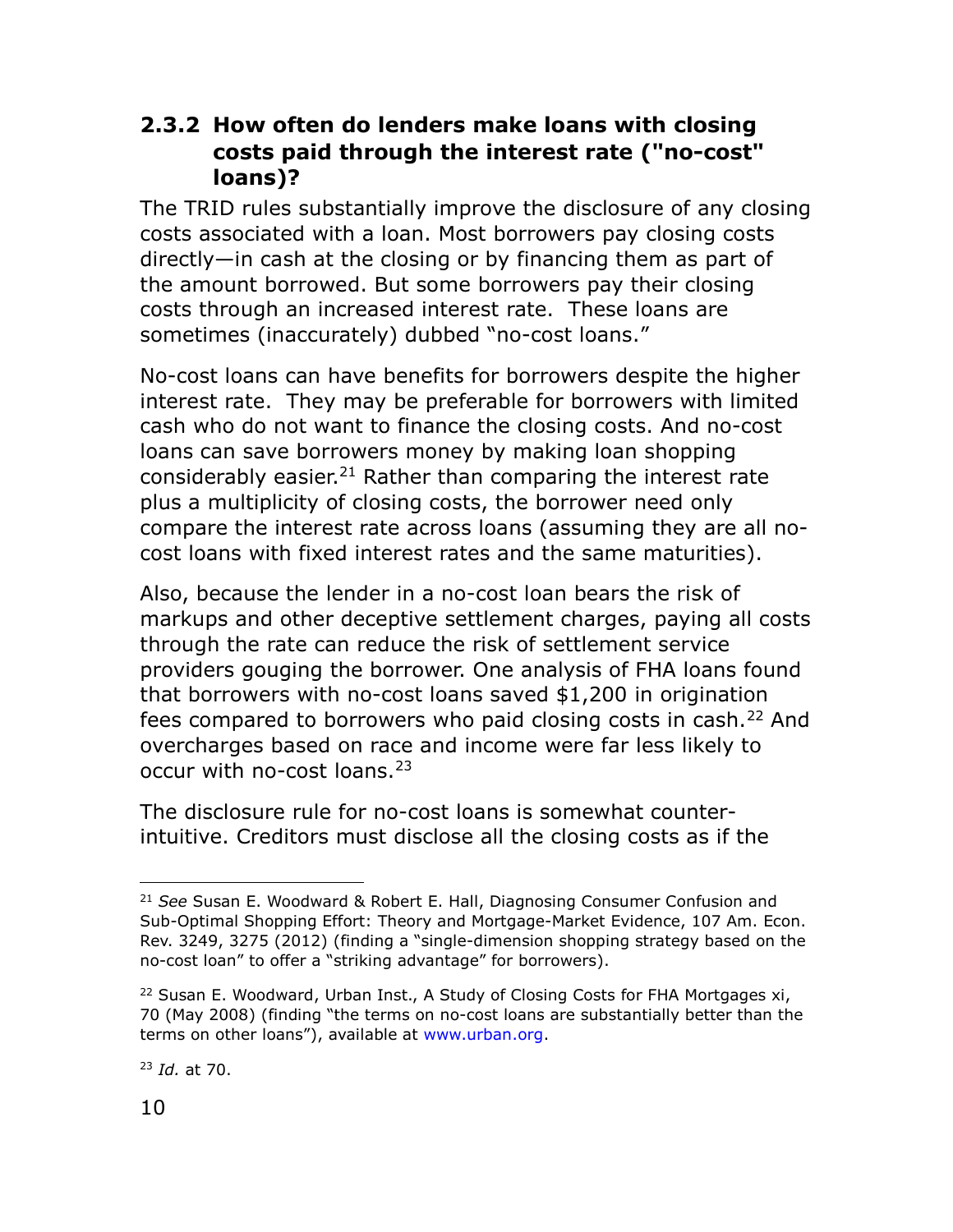borrower were paying them directly—but with a counterbalancing credit from the creditor. This has been a source of confusion to some lenders.<sup>24</sup> And if it is confusing to lenders, it is probably even more confusing for consumers. The assessment may determine that consumers and industry could benefit from further research on the best way to disclose these loans.

### 2.3.3 How often do lenders make loans that are exempt from use of the TRID forms?

There are several important exemptions from the TRID form requirement:

- Home-secured open-end credit (HELOCs); $^{25}$
- Certain manufactured homes;  $26$
- Certain mortgages provided through housing assistance loan programs for low-income and moderate-income households.<sup>27</sup>

The Bureau should determine how many loans are made under these exemptions. If a significant number of exempt loans are made to any particular category of borrowers, it may be necessary to revisit the exemptions to ensure that those borrowers are adequately protected or to determine whether the exemptions are being abused.

 $\overline{a}$ <sup>24</sup> See, e.q., JiJi Bahhur, NAFCU Compliance Blog (Apr. 15, 2015), available at https://nafcucomplianceblog.typepad.com/nafcu\_weblog/2015/04/tila-respadisclosing-no-cost-loan-transaction-on-loan-estimate-and-closing-disclosure-siblinglove.html

<sup>25</sup> Official Interpretations 12 C.F.R. § 1026.18-3; 78 Fed. Reg. 79,730, 79,730 (Dec. 31. 2013).

<sup>26</sup> See 78 Fed. Reg. 79730, 79,785 (Dec. 31, 2013).

 $27$  12 C.F.R. § 1026.3(h); Official Interpretations § 1026.3(h).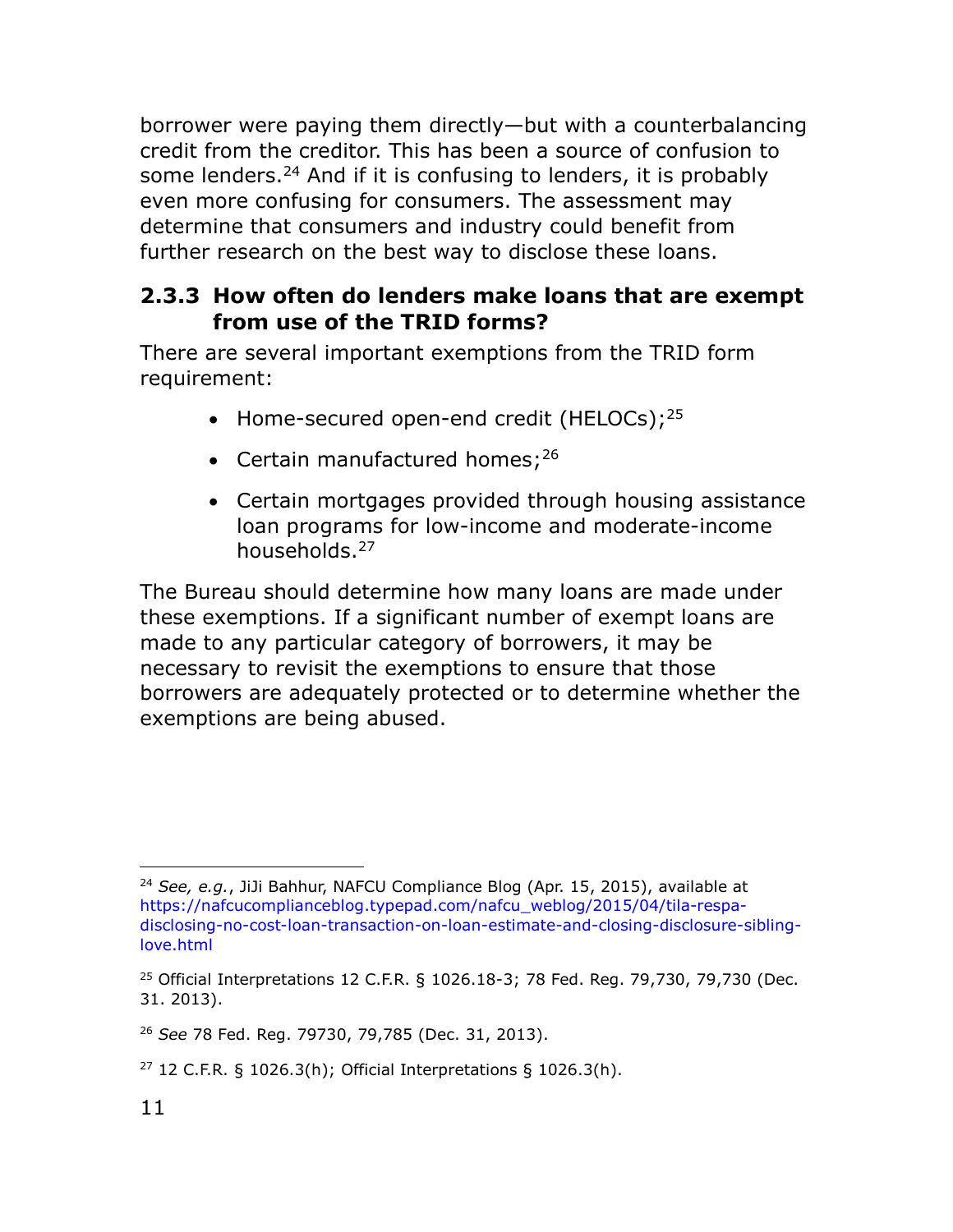## 2.3.4 How often do lenders provide non-binding or "for information only" disclosures before and after receiving an application?

## 2.3.4.1 Preliminary loan estimates

The current rules require creditors to provide consumers with a Loan Estimate once the creditor receives the six items of information defined to be a loan application. If the creditor provides the consumer with a written estimate of terms or costs before delivering the official Loan Estimate (which we call a "preliminary estimate" in these comments), this preliminary estimate must contain a statement that "Your actual rate, payment, and costs could be higher. Get an official Loan Estimate before choosing a loan." In addition, the preliminary estimate may not be made with headings, content, and format substantially similar to the official Loan Estimate form and must be in font size no smaller than twelve-point.<sup>28</sup>

The Bureau should ask creditors how often they issue preliminary estimates. The Bureau should do qualitative research on how consumers use preliminary estimates, whether consumers understand that they are non-binding and that they are entitled to get a binding Loan Estimate after receiving the preliminary estimate, and whether they have experienced any problems obtaining a binding loan estimate from creditors.

## 2.3.4.2 Loan estimates issued for informational purposes only

Sometimes the information creditors provided on the loan estimate will change after it has been issued. The current Official Interpretations allow a creditor to provide a revised Loan Estimate even in the absence of the circumstances listed in §  $1026.19(e)(3)(iv).^{29}$  The Bureau has described such a disclosure as being "for informational purposes only" so it does not affect the good-faith baseline for accuracy if the creditor issues it after

 $\overline{a}$ <sup>28</sup> 12 C.F.R. § 1026.19(e)(2)(ii); Official Interpretations § 1026.19(e)(2)(ii)-1.

<sup>&</sup>lt;sup>29</sup> Official Interpretations § 1026.19(e)(3)(iv)(A)-ii.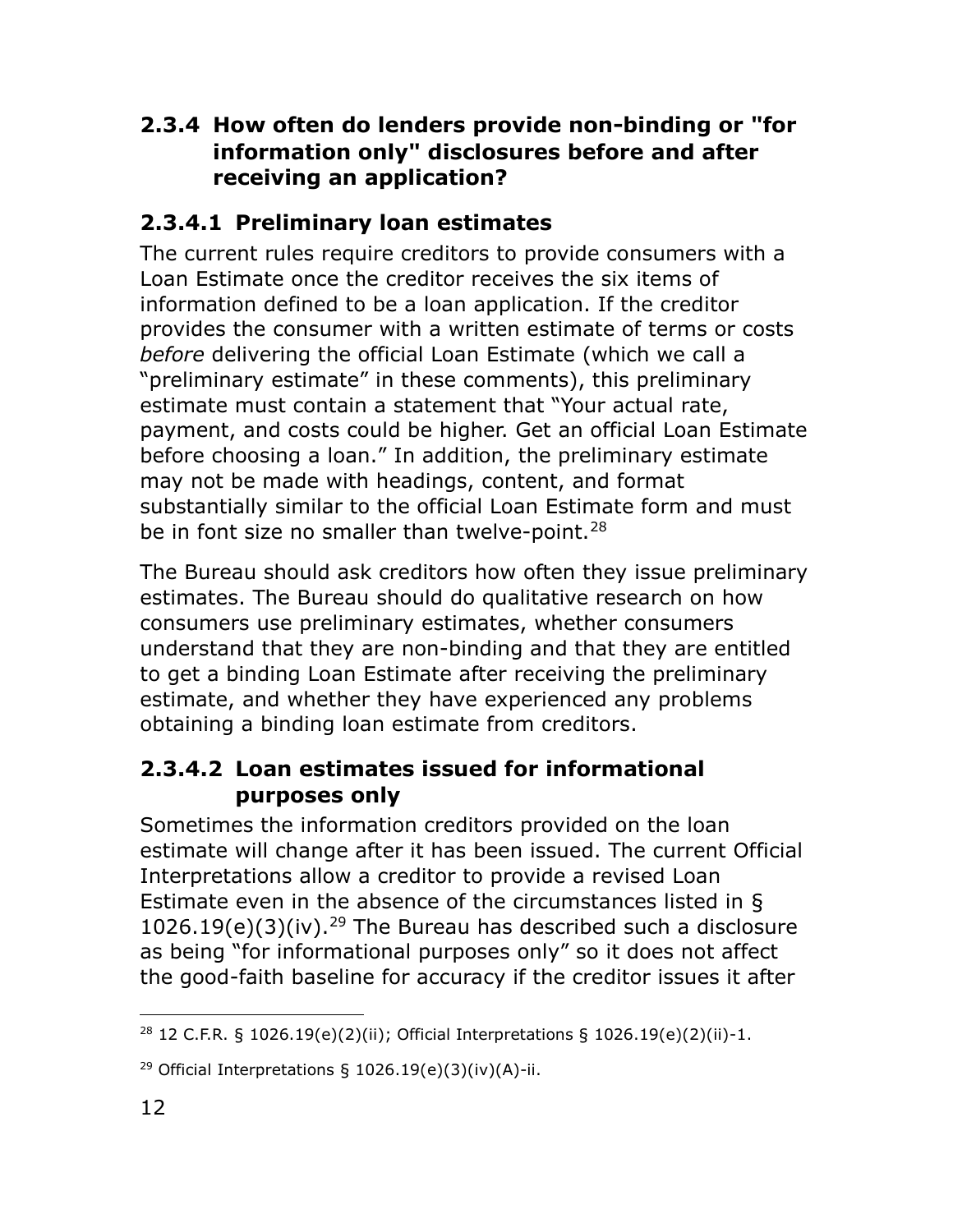a change that is not among those listed in Regulation  $Z<sup>30</sup>$  These "informational-only" disclosures have the potential to confuse consumers. We urge the Bureau to ask creditors how often they are issued. The Bureau should also collect qualitative research on how informational-only disclosures impact consumers.

### 2.3.5 Do the new forms encourage consumers to shop for credit any better than the old forms did?

Helping consumers shop for the best loan is one of the most important reasons Congress requires the TILA and RESPA disclosures. It was also a major consideration in designing the TRID forms. Therefore no assessment would be complete without a thorough examination of whether the TRID forms help consumers shop for credit. But the only way to effectively answer this question is to speak with consumers who have applied for mortgages and received the disclosures. Asking consumers in the abstract whether they might shop more or differently will not answer the question of whether the forms meet their goal. Survey data alone will also be insufficient because it will not allow the follow-up questions needed to fully understand how the forms were used and whether the consumer shopped for credit. Questions that must be explored include:

- How many applications did the consumer make?
- Did the consumer receive a loan estimate from each creditor they contacted?
- After receiving a loan estimate from a creditor, did the consumer apply to subsequent creditors?
- Did the consumer show the loan estimate from one creditor to any other creditors?
- Did the consumer ask any creditors to change the loan terms or costs disclosed on any of the loan estimates?

 $\overline{a}$ 30 81 Fed. Reg. at 54,333, 54,349.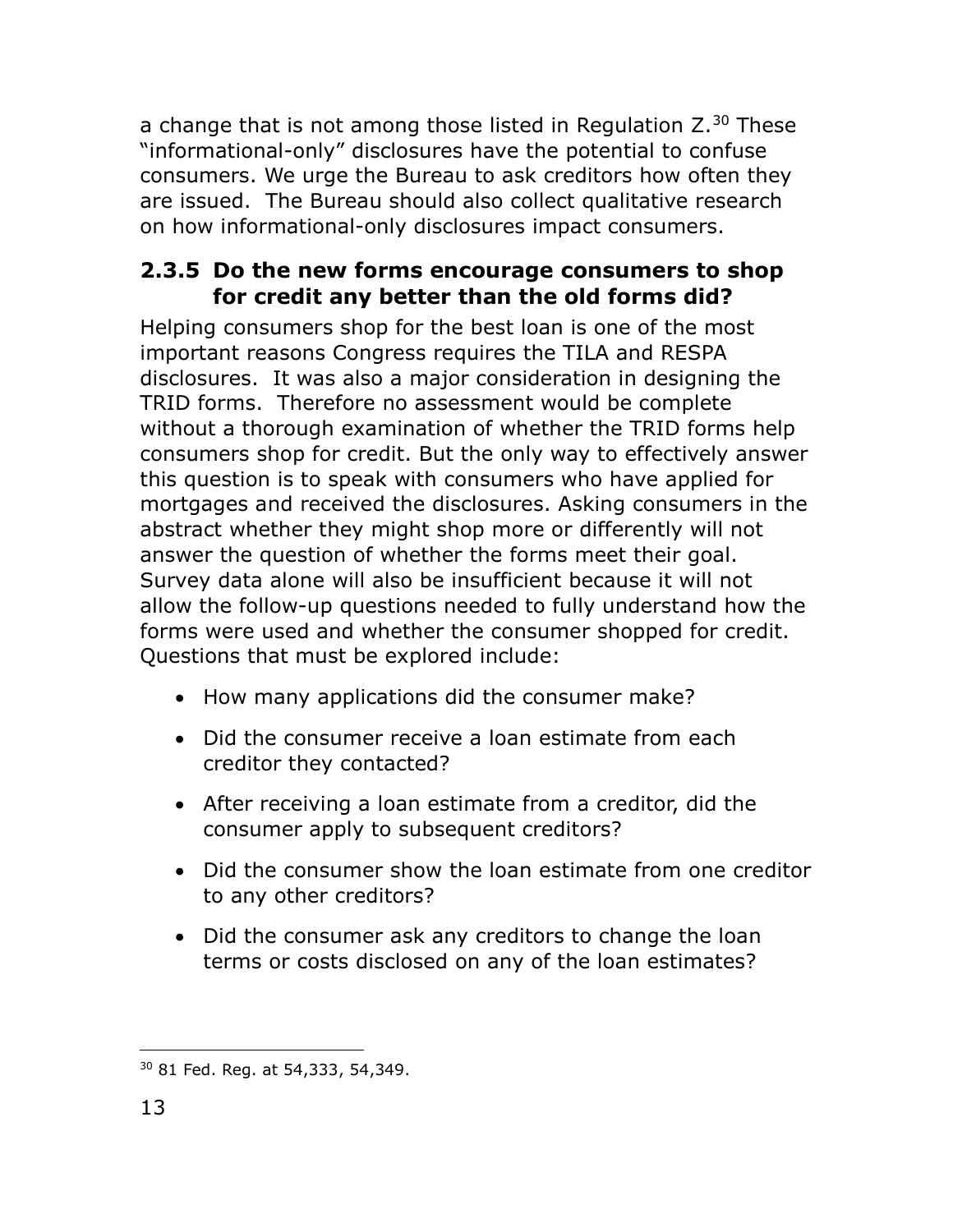• Did the consumer change their mind about anything after receiving a loan estimate, such as the type of mortgage they wanted, how much they could afford, or anything else?

The Bureau should follow up on the answers to each question by asking "why?"

### 2.3.6 Would moving the APR disclosure to the first page, where the contract rate is currently located, improve consumers' ability to shop or understand the cost of credit?

Perhaps the most significant change between the old and new disclosures was the decision to move the APR from near the top of the first page to the back of the new multipage disclosure. We previously expressed concern that the Bureau did not properly consider alternative methods of disclosing the APR and that the method of testing consumer comprehension of the APR was deeply flawed. $31$  The upcoming assessment is the appropriate time to revisit the decision to change the APR disclosure. For this question, we recommend that the Bureau consider a research paper that directly addresses how the APR is disclosed: Debra Pogrund Stark, Jessica M. Choplin, Mark Leboeuf, & Andrew Pizor, "Dodd-Frank 2.0: Creating Interactive Home-Loan Disclosures to Enable Shrewd Consumer Decision-Making," 27 Loy. Consumer L. Rev. 95 (2014).

This paper was not released until after the Bureau made its decision to change the APR. The same scholars are currently doing additional research on improving mortgage disclosures.

## 2.3.7 Does the level of detail and manner of presenting closing costs actually improve decision making?

Regulators and advocates have long assumed that disclosing a detailed and comprehensive list of closing costs will benefit

 $\overline{a}$ <sup>31</sup> Comments of the National Consumer Law Center and others regarding the Know Before You Owe Proposed Mortgage Disclosures (filed Apr. 18, 2012), available at https://www.nclc.org/images/pdf/legislation/comments-tila-respa-forms-sbrefa.pdf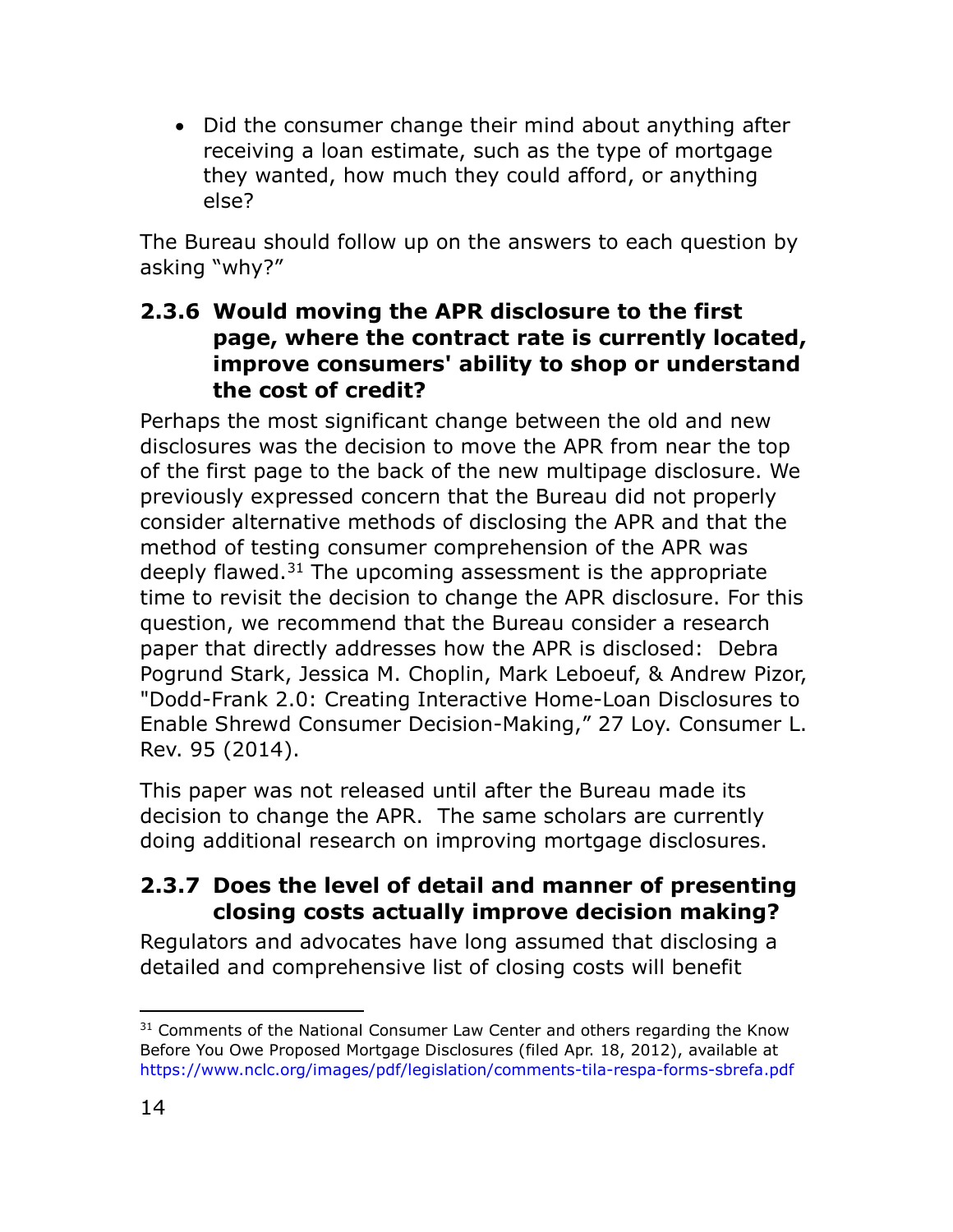consumer decision making. But there are countervailing concerns about "information overload" and whether consumers actually use the closing cost disclosures to negotiate lower costs. We recommend that the Bureau perform qualitative research on how consumers use the closing cost disclosure and whether it actually helps consumers find a cheaper or better mortgage. Like much of the other qualitative research we recommend, it is important that the Bureau determine how consumers *actually* use these disclosures when shopping, rather than asking theoretical questions of people who have not closed on a loan using the TRID forms.

#### 3. The Bureau should make a number of changes to improve the disclosures.

The Bureau's Federal Register notice seeks recommendations for changes to improve the disclosures. $32$  In this section we list a number of changes that we have previously recommended along with links to the comments discussing those changes in further detail.

• Disclose the APR prominently on the first page of the disclosure, where the interest rate is currently located, with a concise explanation, such as "lower is better."<sup>33</sup>

<sup>32 84</sup> Fed. Reg. 64,436, 64,441 (Nov. 22, 2019). See also 12 U.S.C. 5512(d)(3) ("Before publishing a report of its assessment, the Bureau shall invite public comment on recommendations for modifying, expanding, or eliminating the newly adopted significant rule or order.").

<sup>&</sup>lt;sup>33</sup> Comments of the National Consumer Law Center and others regarding the Know Before You Owe Proposed Mortgage Disclosures at page 3 (filed Apr. 18, 2012), available at https://www.nclc.org/images/pdf/legislation/comments-tila-respa-formssbrefa.pdf; National Consumer Law Center, National Association of Consumer Advocates, Consumer Federation of America, Consumer Action, National Fair Housing Alliance, and Center for Responsible Lending, Comments to the Federal Reserve Board, Docket No. R-1366 (Dec. 2009), available at

http://www.nclc.org/images/pdf/foreclosure\_mortgage/predatory\_mortgage\_lending /r-1366-with-app-dec09.pdf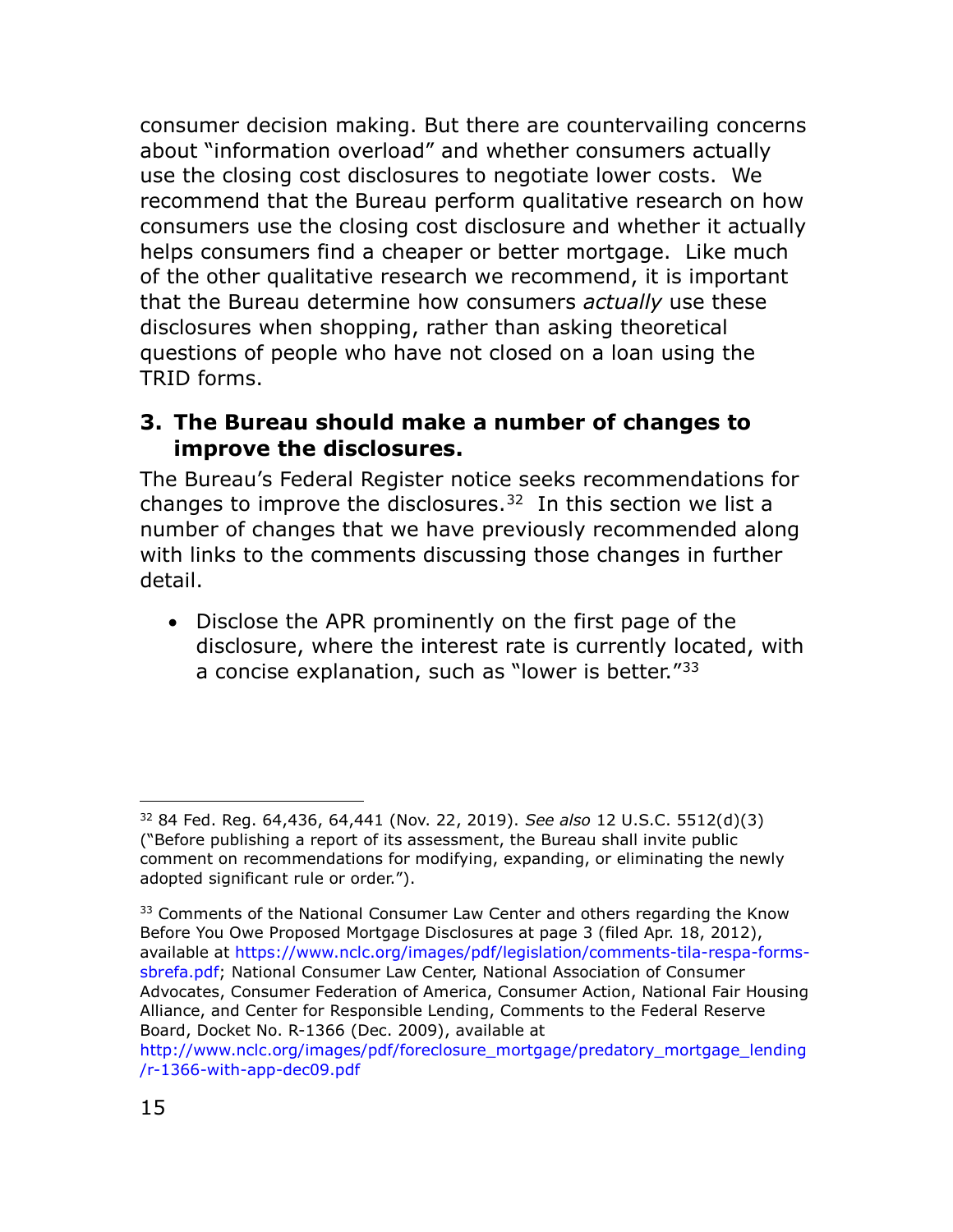- Change Regulation Z to eliminate all exemptions from the finance charge definition (i.e. mandate an all-in finance charge). $34$
- Overhaul the Cash to Close and Calculating Cash to Close tables to enhance consumer understanding and ease lender compliance.<sup>35</sup>
- Ban the use of "for informational purposes only" disclosures.<sup>36</sup>
- Require the use of TRID forms for all transactions secured by a manufactured home by clarifying that RESPA applies to manufactured homes, at least whenever they are treated as real property under state law.<sup>37</sup>

https://www.nclc.org/images/pdf/foreclosure\_mortgage/predatory\_mortgage\_lendin g/comments-cfpb-81-FR-54317.pdf

 $\overline{a}$ <sup>34</sup> Comments of the National Consumer Law Center and others on Integrated Mortgage Disclosures under the Real Estate Settlement Procedures Act (Regulation X) and the Truth In Lending Act (Regulation Z), 77 Fed. Reg. 51,116 (Aug. 23, 2012), Docket No. CFPB-2012-0028 at page 30 (filed Nov. 6, 2012), available at https://www.nclc.org/images/pdf/foreclosure\_mortgage/predatory\_mortgage\_lendin g/comments-to-cfpb-tila-respa-integration.pdf

<sup>&</sup>lt;sup>35</sup> Comments to the Consumer Financial Protection Bureau regarding Amendments to Federal Mortgage Disclosure Requirements Under the Truth in Lending Act (Regulation Z), 81 Fed. Reg. 54,317 at page 17 (Aug. 15, 2016) (notice of proposed rulemaking (filed Oct. 18, 2016), available at

<sup>&</sup>lt;sup>36</sup> Comments to the Consumer Financial Protection Bureau regarding Amendments to Federal Mortgage Disclosure Requirements Under the Truth in Lending Act (Regulation Z), 81 Fed. Reg. 54,317 at page 30 (Aug. 15, 2016) (notice of proposed rulemaking (filed Oct. 18, 2016), available at

https://www.nclc.org/images/pdf/foreclosure\_mortgage/predatory\_mortgage\_lendin g/comments-cfpb-81-FR-54317.pdf

<sup>&</sup>lt;sup>37</sup> Comments of the National Consumer Law Center and others on Integrated Mortgage Disclosures under the Real Estate Settlement Procedures Act (Regulation X) and the Truth In Lending Act (Regulation Z), 77 Fed. Reg. 51,116 (Aug. 23, 2012), Docket No. CFPB-2012-0028 at page 43 (filed Nov. 6, 2012), available at https://www.nclc.org/images/pdf/foreclosure\_mortgage/predatory\_mortgage\_lendin g/comments-to-cfpb-tila-respa-integration.pdf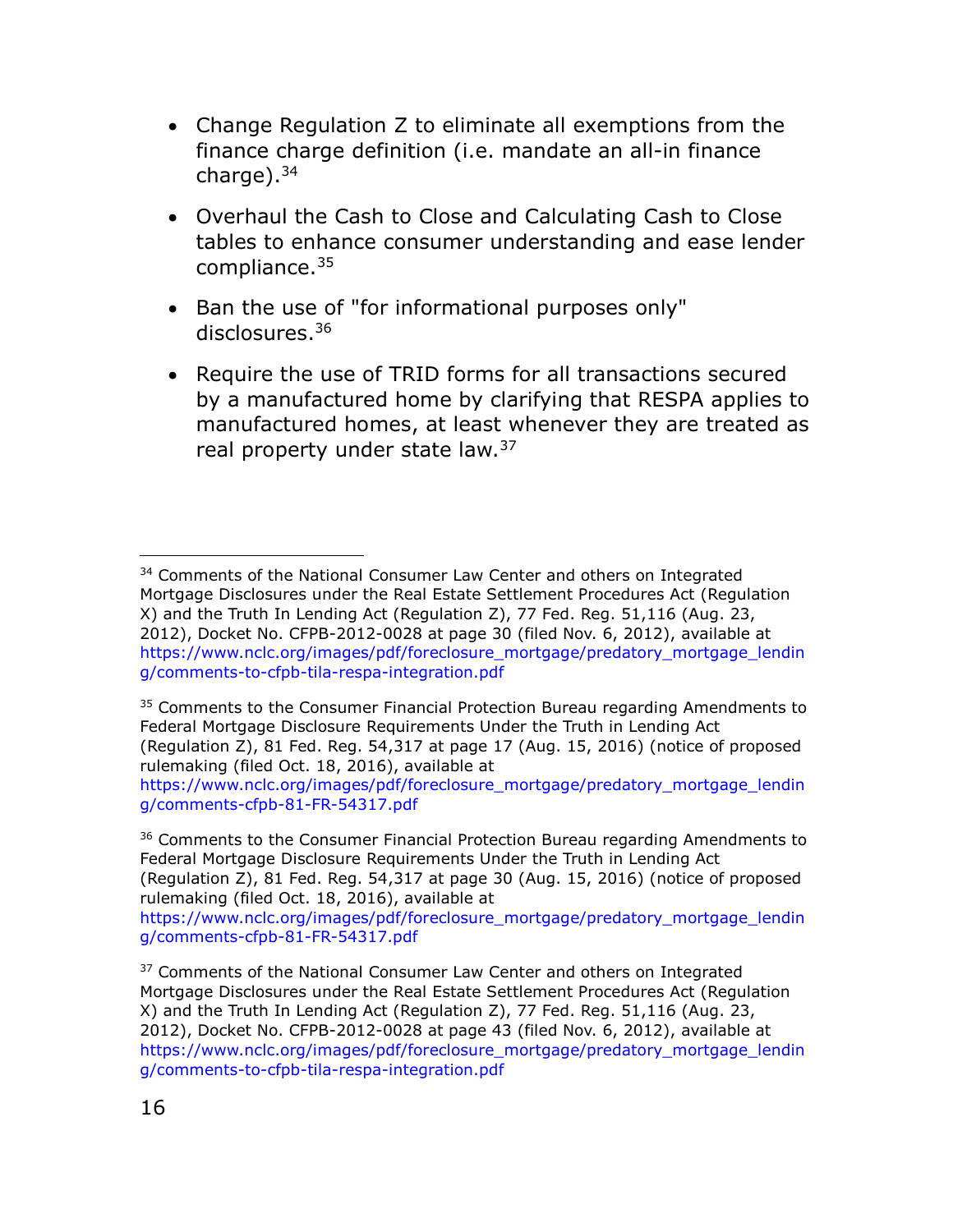## 4. Conclusion

The upcoming assessment is an important opportunity to determine whether the TRID rules as implemented meet not only the expectations and mandate of the Dodd-Frank Act, but also the original goals of TILA and RESPA. But the assessment will only succeed if it is based on adequate data. Quantitative data will be useful but qualitative data is necessary too. And most importantly, the data must come from the actual use of TRID forms by consumers who have shopped for and consummated mortgages. Anything less will be just speculation.

Like any other research project, it will also be important to gather data from a representative sample and environment. We believe it is too early to do so. The mortgage market is still under the influence of the last crisis. Many borrowers are still excluded from the mortgage market because lenders remain hypersensitized to credit risk. The private securitization market is still largely non-existent, and the Enterprises remain in conservatorship.

While we acknowledge that the Bureau is required by law to perform this assessment, the Bureau should not draw any final conclusions from it and should not make any changes without gathering further data after the mortgage market has stabilized at a "new normal."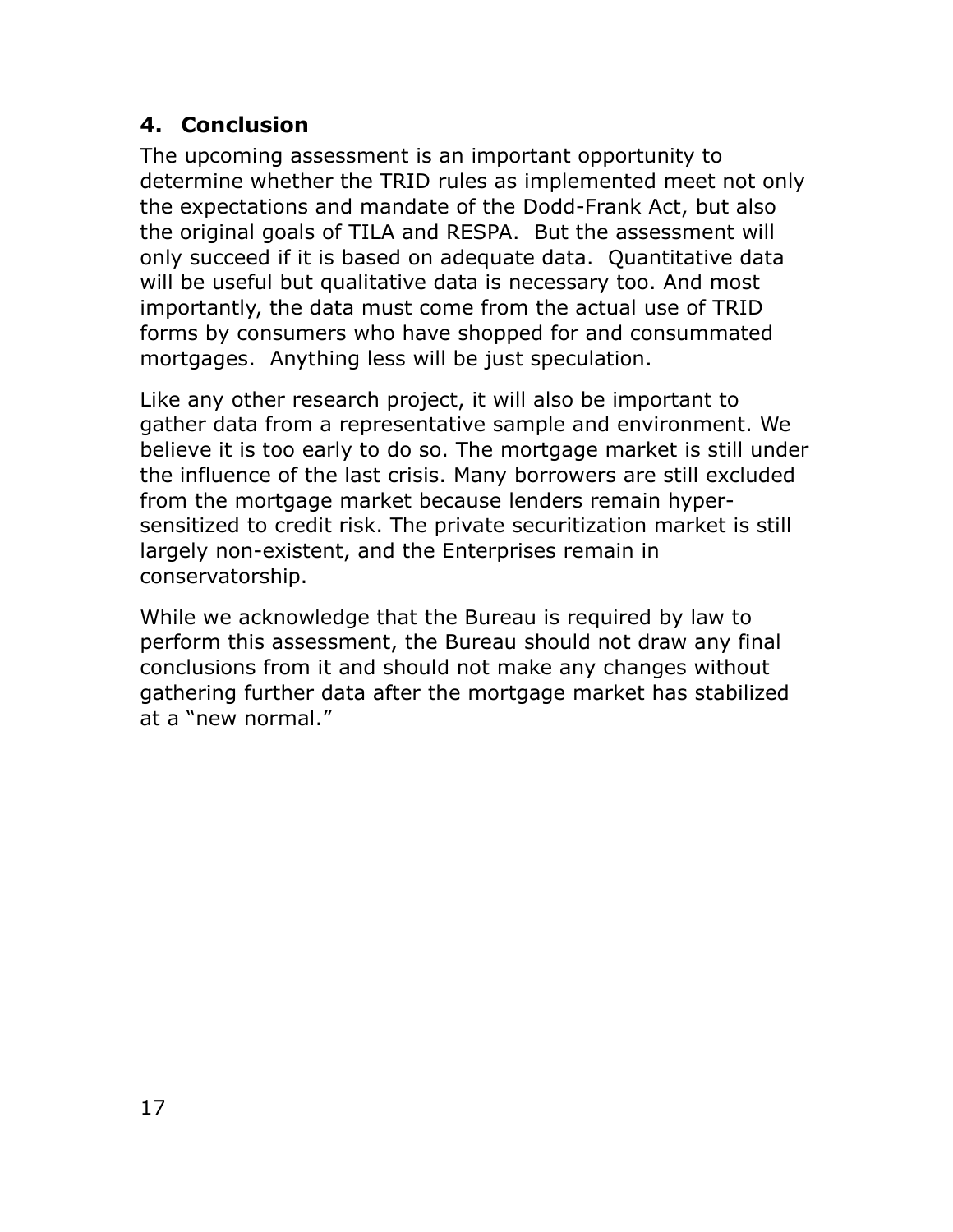## Appendix

Since 1969, the nonprofit National Consumer Law Center® (NCLC®) has used its expertise in consumer law and energy policy to work for consumer justice and economic security for low-income and other disadvantaged people in the United States. NCLC's expertise includes policy analysis and advocacy; consumer law and energy publications; litigation; expert witness services, and training and advice for advocates. NCLC works with nonprofit and legal services organizations, private attorneys, policymakers, and federal and state government and courts across the nation to stop exploitative practices, help financially stressed families build and retain wealth, and advance economic fairness. These comments were written by Andrew Pizor, NCLC Staff Attorney.

Americans for Financial Reform Education Fund (AFREF) is a coalition of more than 200 consumer, investor, labor, civil rights, business, faith-based, and community groups that works through policy analysis, education, advocacy, and outreach to lay the foundation for a strong, stable, and ethical financial system. Formed in the wake of the 2008 financial crisis, AFREF works to protect and strengthen consumer protections for all people, including advocacy for greater protections against predatory lending, increased access to affordable and sustainable credit, and fairness and transparency in all financial transactions.

The National Association of Consumer Advocates (NACA) is a nonprofit association of more than 1,500 consumer advocates and attorney members who represent hundreds of thousands of consumers victimized by fraudulent, abusive and predatory business practices. As an organization fully committed to promoting justice for consumers, NACA's members and their clients are actively engaged in promoting a fair and open marketplace that forcefully protects the rights of consumers, particularly those of modest means.